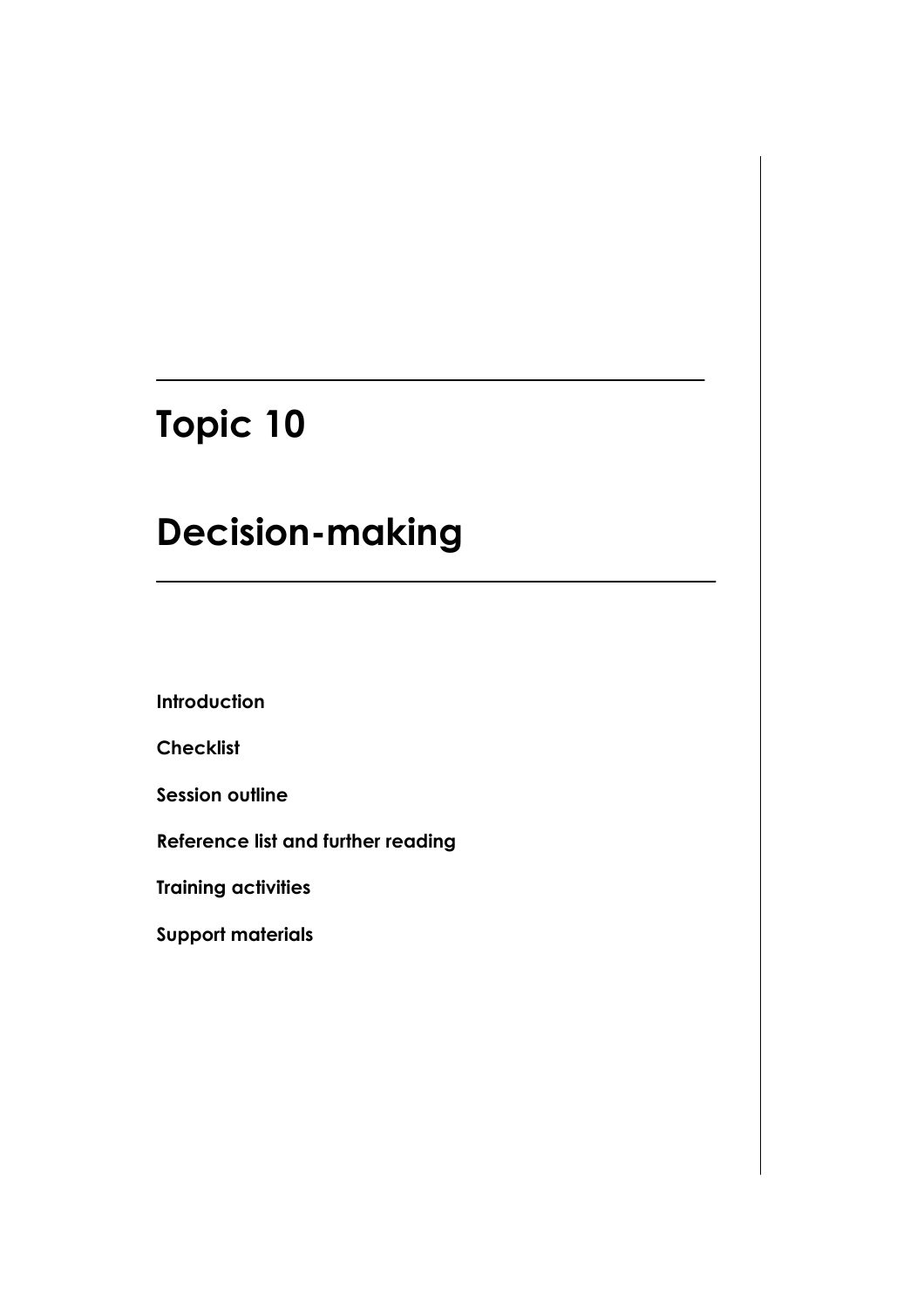# **Decision-making in the EIA process**

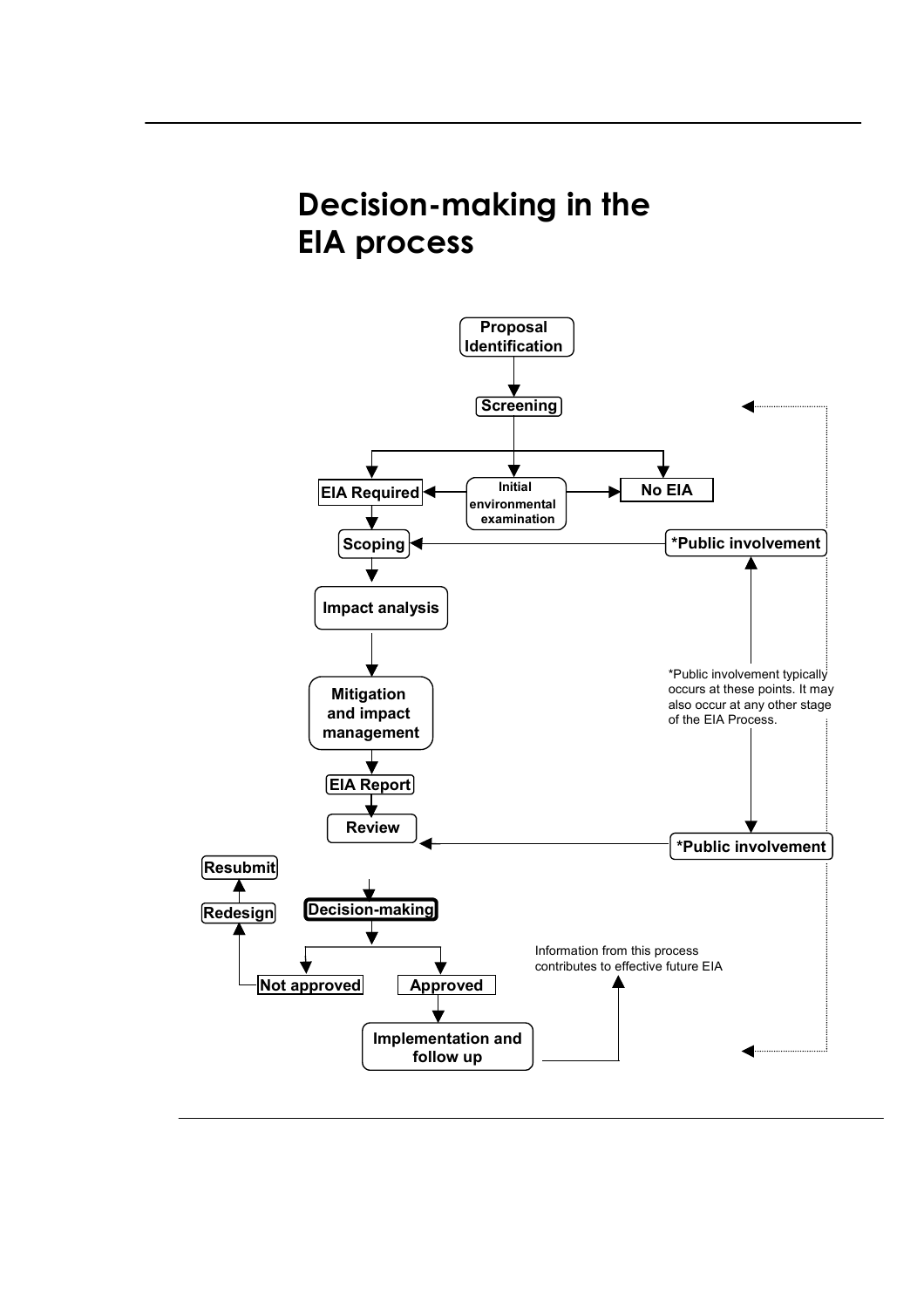# **Topic 10—Decision-making**

# **Objectives**

To describe the role and contribution of EIA in the decisionmaking process, particularly the final approval of the proposal.

To understand the broad trade-offs that must be made among environmental, economic and social factors in decision-making and condition setting.

### **Relevance**

The EIA process was introduced with the express intention of incorporating environmental considerations into decision-making on major proposals. All of those involved in EIA require an understanding of how the decision-making process operates and the particular contribution made by EIA.

# **Timing**

Two hours (not including training activity)



*You should design your presentation with the needs and background of participants in mind, and concentrate on those sections most relevant to your audience. The session presentation timings are indicative only.* 

*Time taken for the training activities can vary enormously depending on the depth of treatment, the existing skills and knowledge of participants and the size of the group.* 

**Topic 10 Decision-The CONSTANDING SECTION**<br>
Training<br>
Session<br>
making<br>
Training<br>
Training

making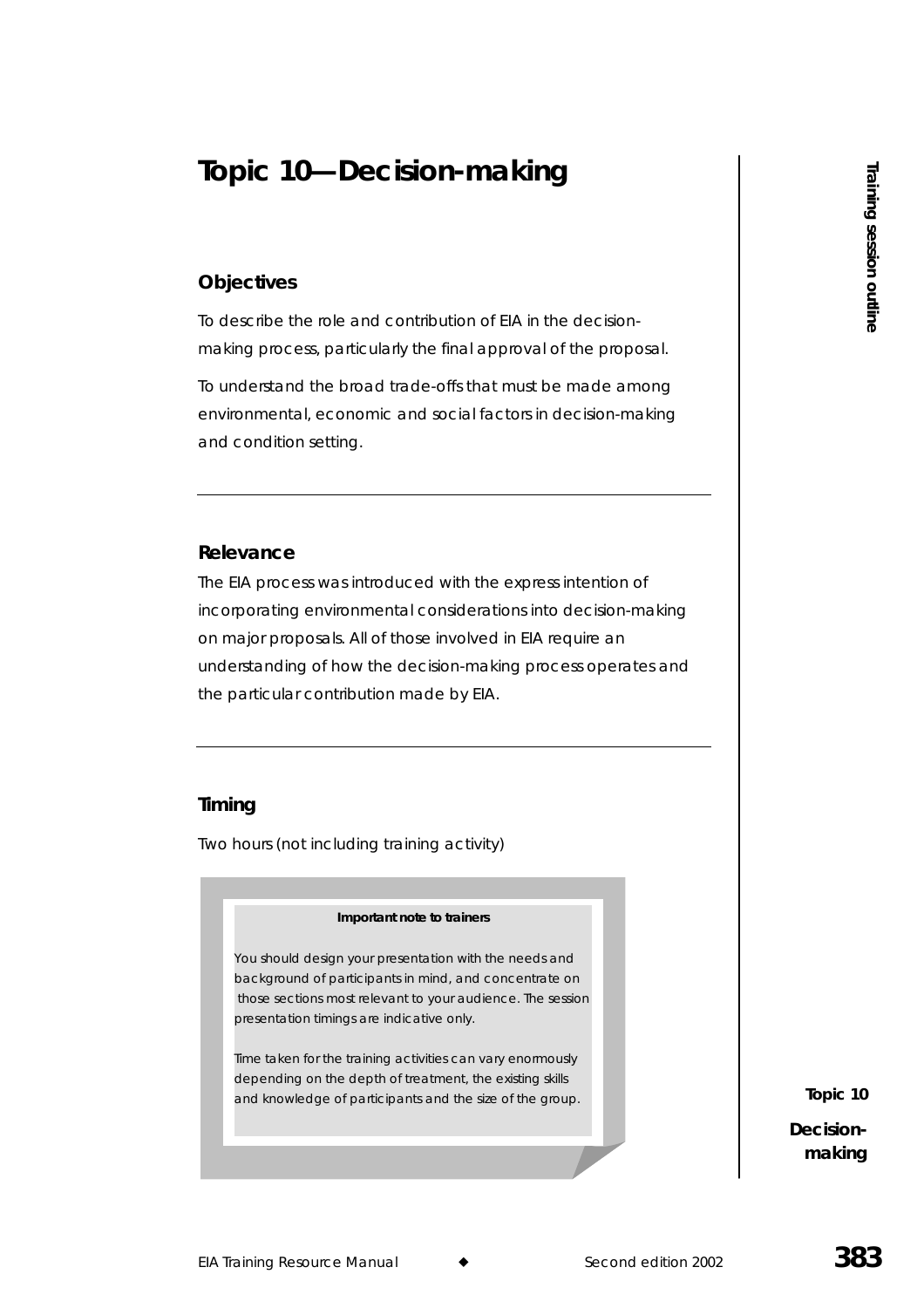### $\boldsymbol{\mathcal{U}}$ **Information checklist**

Obtain or develop the following, as appropriate:

- **Q** an outline of the steps in the local decision-making process;
- examples of decision documents, such as approvals or authorisations (permits, licenses, conditions, etc.) that are used locally;
- $\Box$  a statement of 'reasons for the decision' that has been issued locally;
- $\Box$  a list of procedural checks and balances in the EIA system that help reinforce accountability in decision-making;
- an EIA report that contains information used in decisionmaking;
- copies of any research focused on local decision-making;
- $\Box$  contact names and telephone numbers of people, agencies, organizations and environmental information/data resource centres able to provide assistance in relation to decision-making; and
- $\Box$  other resources that may be available such as videos, journal articles, computer programmes, lists of speakers, and case studies.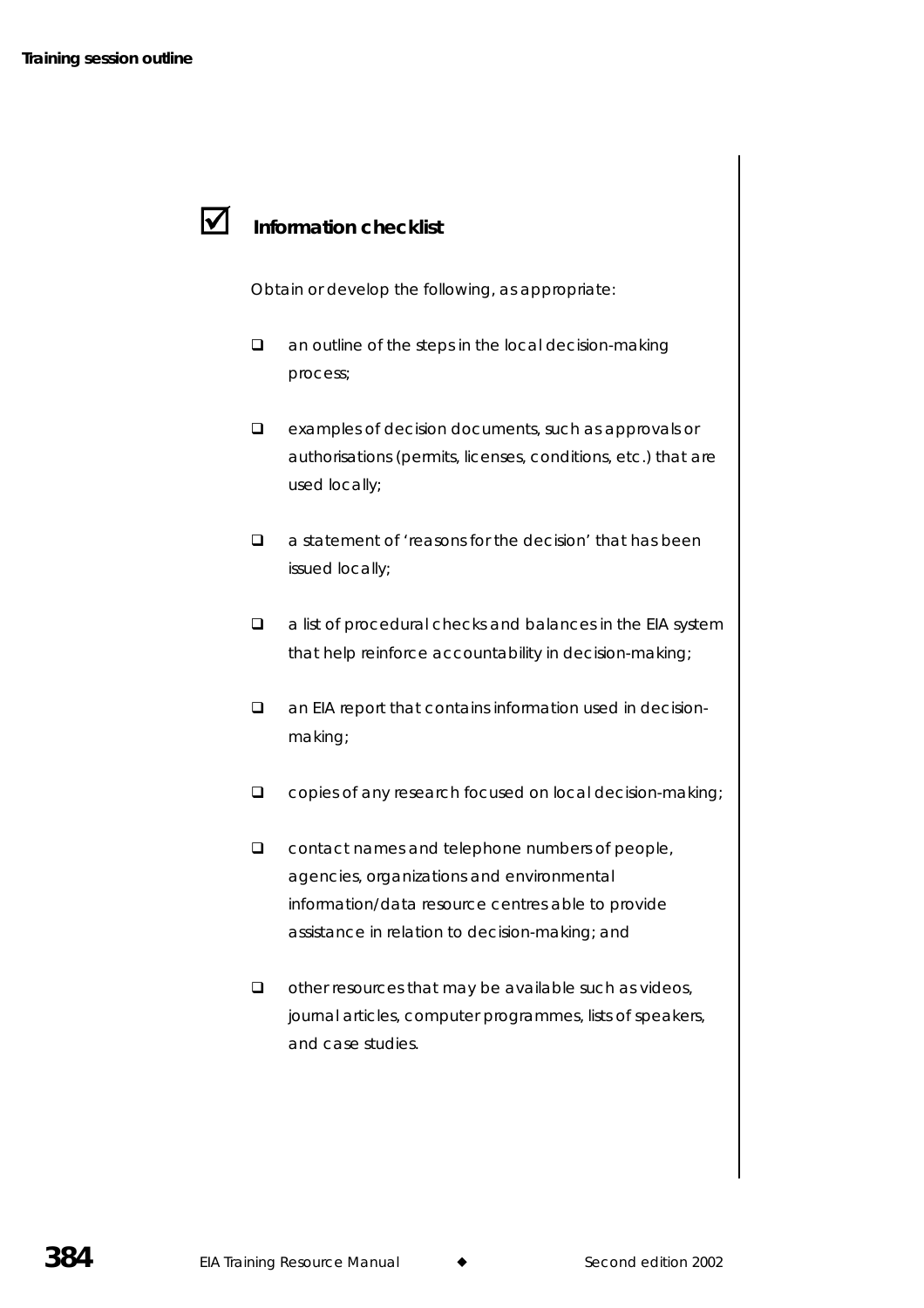# **Session outline**



**Welcome participants to the session by introducing yourself and getting them to introduce themselves. Outline the overall coverage of the session, its objectives and why they are important.** 

This topic focuses on the relationship of EIA and decision-making. A broad view is presented of decision-making as an on ongoing process extending from project inception to implementation. In that context, particular emphasis will be given to the stage of final approval and authorisation of a proposal.

**Introduce the concept of decision-making and its importance in the EIA process. Briefly describe the different roles and responsibilities of those who carry out EIAs and those who make decisions on the merits of a proposal.** 



Decision-making is the process of choosing between alternative courses of action. This process is essentially political in nature. It involves weighing the benefits and costs and making trade-offs among a range of considerations. Often, the views of interested parties are represented directly and decisions are made through an incremental process of negotiation, bargaining and l compromise. For major proposals, a number of formal instruments can be used to develop the information necessary for sound decision-making.

In this context, EIA is an information gathering process, which is intended to facilitate environmentally sound decision-making. This process culminates in a final decision on whether or not a proposal is acceptable, and under what conditions. When the term 'decision-making' is used in EIA it is usually taken to mean the final approval of a proposal. However, a series of  $\lq$  interim' decisions about the proposal are made throughout the EIA process; examples include the selection of a preferred alternative and making planning and design modifications to the initial proposal.

Depending upon the EIA arrangements that are in place, these interim decisions may be made by different parties. For example, at the screening and scoping stages*,* the responsible authority usually decides the disposition of the proposal. During EIA preparation, the proponent often modifies the proposal to make it more environmentally and socially acceptable. The final approval of the major proposal is normally a political decision, often taken by the national government , planning authority or other equivalent body. In some EIA systems, the approval is a pre-requisite to gaining other

**The CONSTANDING SECTION**<br>
Training<br>
Session<br>
making<br>
Training<br>
Training **Topic 10 Decision**making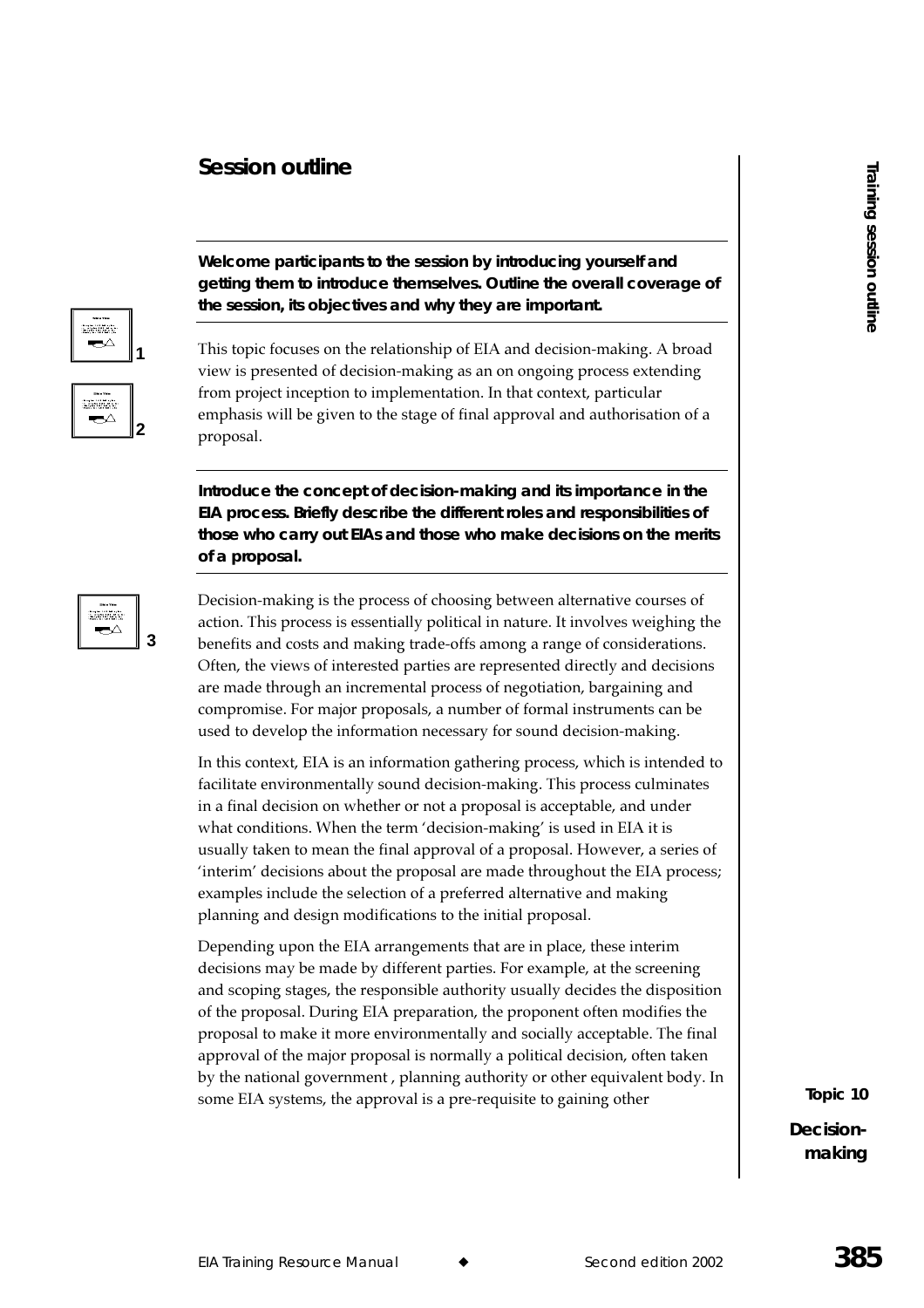necessary authorisations, such as licenses and permits, which are issued by regulatory agencies.

## **Describe the responsibilities of the decision-maker in the EIA process, and consider how they might be reinforced.**

Decision-makers at all levels now have well understood environmental responsibilities. At a general level, these responsibilities are outlined in the Rio Declaration on Environment and Development and Agenda 21, the principles and programme of action to which all countries that attended the Earth Summit are politically committed (see Topic 1 – I*ntroduction and* overview of EIA). EIA is identified as a key instrument to integrate  $\,$ environmental and social considerations into development decision-making. Its application is strengthened when used with the precautionary principle and other key guidelines for decision-making endorsed at Rio.

However, too many decision makers still regard EIA negatively, as an imposition or even an impediment rather than an opportunity to add value to development proposals and to safeguard critical resources and environmental functions. Meanwhile, UNEP, the World Bank and other international organisations have warned that global environmental change may be reaching critical thresholds, and report increasing pressures on land and water resources in many parts of the world. Often these issues affect the poor and impoverished most, undermining the resource base upon which they depend and reducing their prospects for secure and sustainable livelihoods.

It is important for decision-makers to be aware of their responsibility to implement the EIA process and use its results to better manage the environmental impacts and risks of a proposal. At a minimum, decisionmakers need to understand:

- the basic concept and purpose of EIA (and SEA);
- $\blacksquare$  EIA requirements, principles and guidelines that are applicable;
- the effectiveness of their implementation and the implications for decision-making;
- limitations that may need to be placed on information and advice contained in an EIA report;
- how EIA process and practice measure up to internationally accepted standards and to those in place in comparable countries; and
- the issues associated with public consultation in decision-making, including third party and legal challenges to the authorisation of proposals subject to EIA.

**4**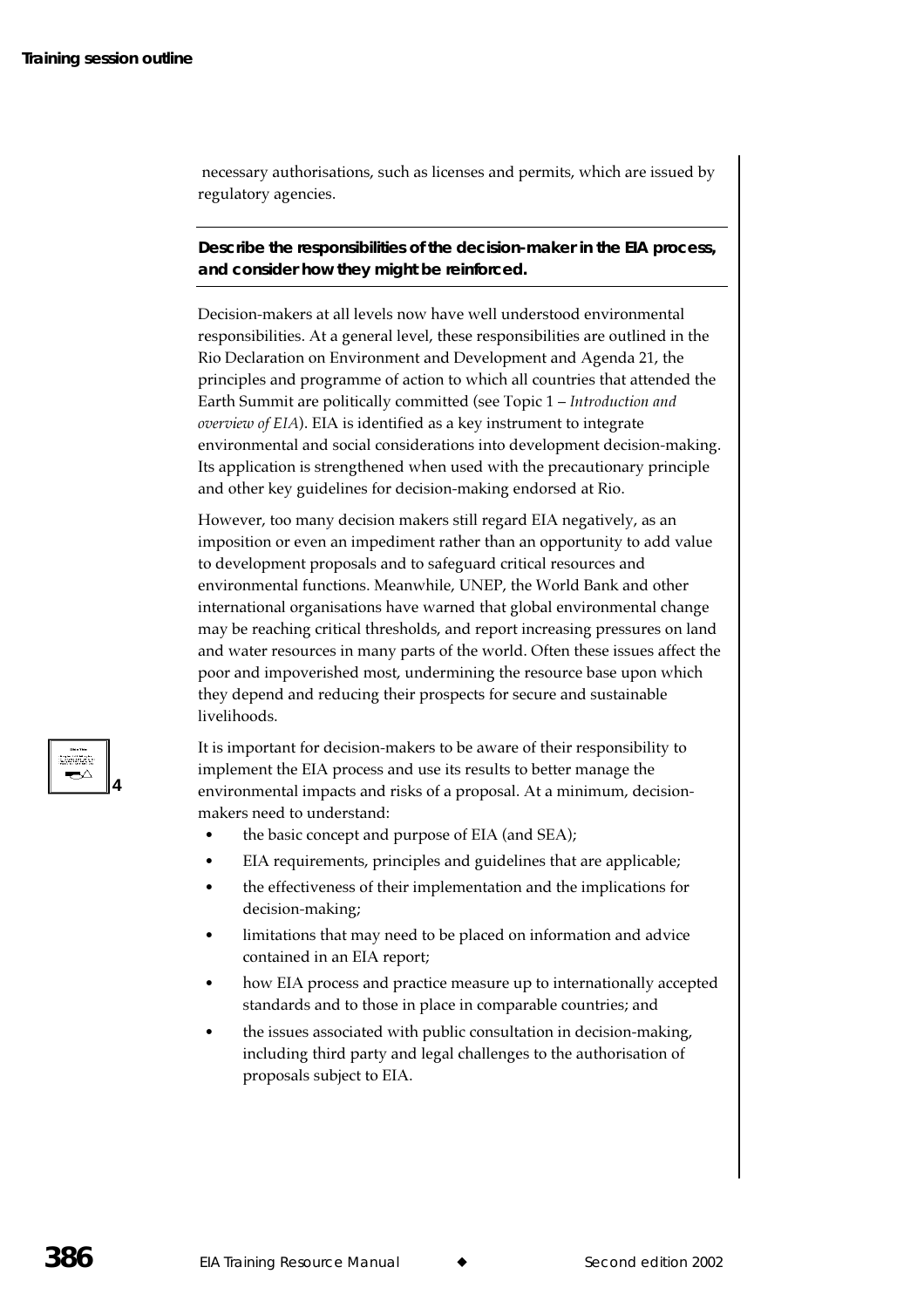The sustainability agenda places further obligations on decision-makers. In order to meet them, decision-makers need to have the requisite knowledge and tools to take fuller advantage of EIA as a sustainability instrument.

Decision-makers should be encouraged to:

- implement the sustainability commitments made at Rio;
- broaden their perspectives of the environment and its values;
- better communicate information and reasons for decisions;
- apply the precautionary principle when addressing the environmental impacts of development proposals;
- look for improved ways of making trade-offs among environmental, economic and social factors;
- adopt more open and participatory approaches to decision-making; and
- use strategic tools to aid decision-making, including SEA for proposed policies and plans and environmental accounting to gain a realistic measure of macro-economic progress.

**Using a local proposal (real or simulated) as the basis for discussion, ask the participants to identify the different types of interim decisions that are made throughout the applicable EIA process and specify who might be responsible for making them.** 

The discussion should review the chain of decisions culminating in a final approval of the proposal, including:

- screening to decide if and at what level EIA should be applied;
- scoping to identify the important issues and prepare terms of reference;
- impact analysis focusing attention on the consideration and choice of alternatives;
- mitigation to identify measures to avoid, minimise or compensate for impacts; and
- The review to determine the quality and adequacy of the EIA report as a basis for approval of the proposal.

assist **6**

**5**

taanaa ▰◠

> At each stage, an implicit or explicit decision will be made on whether or not the proposal is acceptable and can be justified environmentally. In practice, this is invariably favourable, unless a proposal has a 'fatal flaw' or proves highly controversial and unacceptable to a large majority of people. This process of decision-making is iterative, whereby the conclusions reached at each stage narrow down the choices to be made at the next one. It raises a number of issues about the difference EIA information actually makes to interim decision-making and final approval of proposals.

**The CONSTANDING SECTION**<br>
Training<br>
Session<br>
making<br>
Training<br>
Training **Topic 10 Decision**making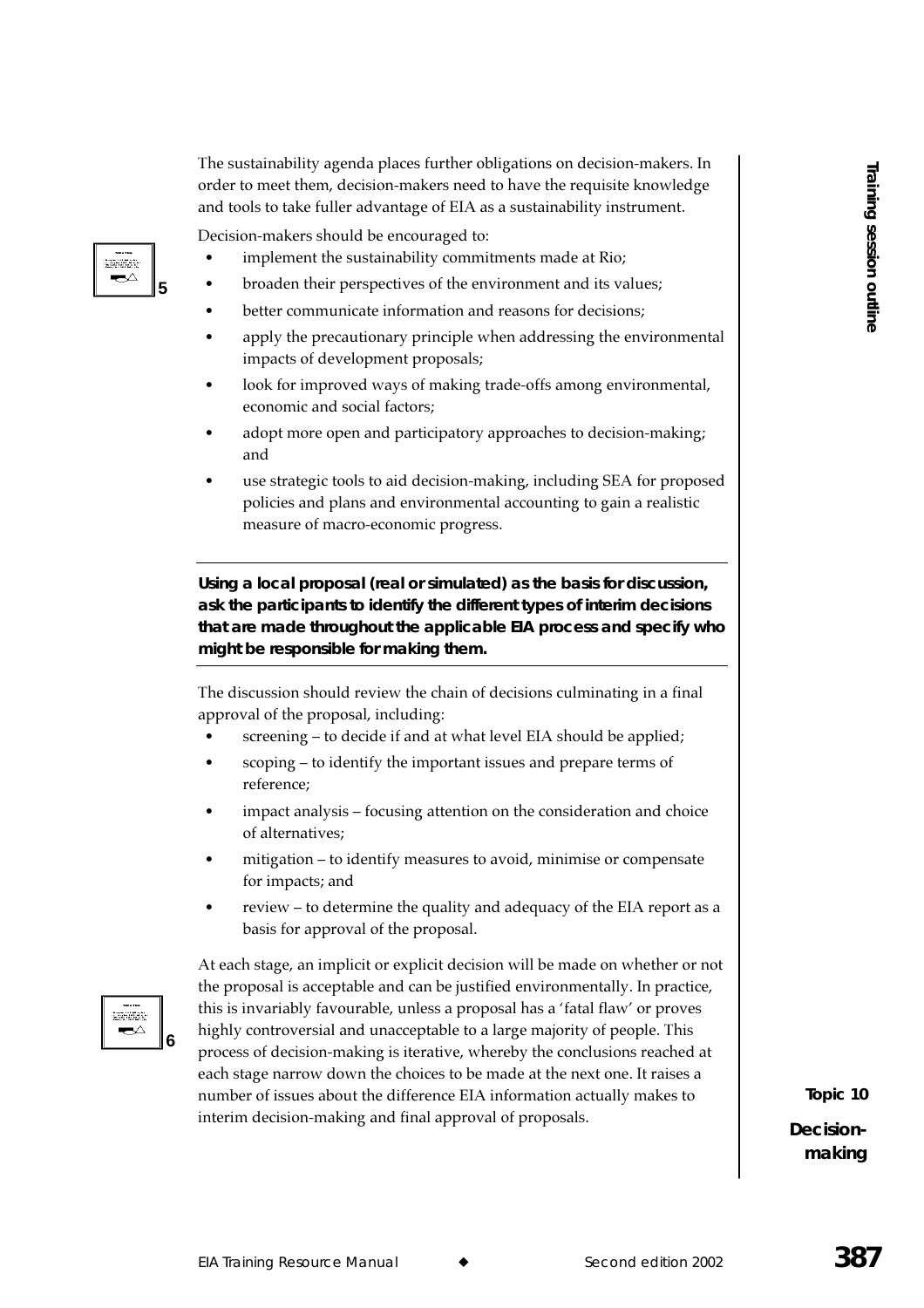**7**

<u>tatura</u> ▰◠

What aspects and issues apply to EIA decision-making locally? For example, consider:

- What type of precedent is set by each stage of decision-making for the next one?
- How do the range of options and considerations become narrowed?
- To what extent does momentum build up in favour of approval as the decision-making process continues?
- What are the circumstances and conditions under which a proposal might not be approved?
- Are the conditions established by the approval and authorisation of a proposal enforced during the implementation phase?

**Now focus the discussion on final approval of the proposal. Outline the nature of the decision-making process and the factors that are important. Emphasise that information from an EIA is only one of the inputs taken into consideration.** 



**Figure 1: EIA as part of the decision-making process** 

EIA is part of a larger process of decision-making to approve a major proposal. This process is shown in the above figure. It results in a political decision, which is based on information from a number of different sources and involves making a large number of trade-offs. A balance must be struck between the benefits and costs; their environmental, economic and social elements must be weighed*,* and uncertainties and arguments over the significance of risks and impacts must be addressed.

The factors that will be important in the final approval of a proposal include:

- findings of significant impact contained in the EIA report;
- inputs from economic and social appraisals; and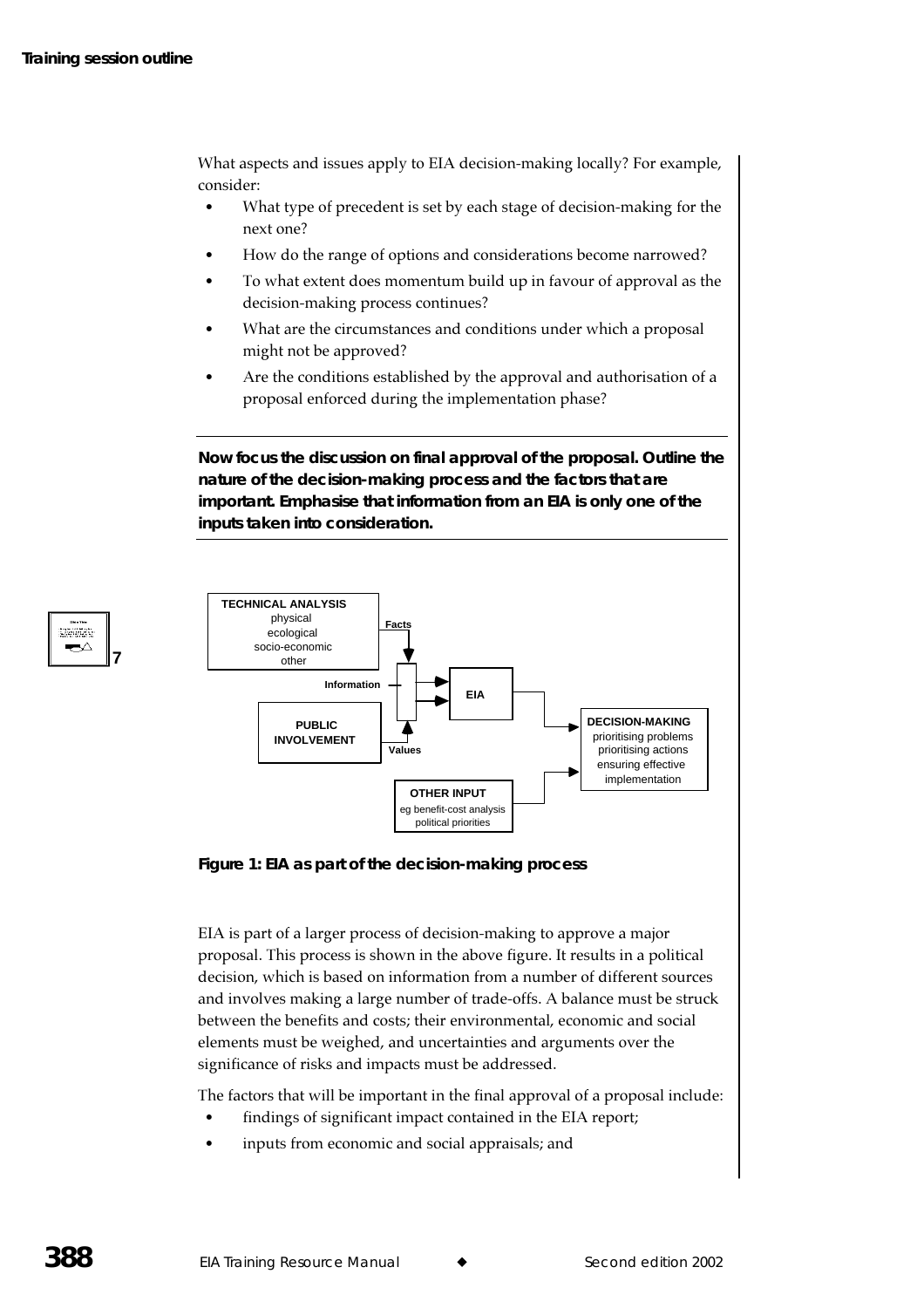other external pressures or political inputs to decision-making.

### Taking account of the EIA report

The information provided by EIA is based on technical analysis and public involvement. It is a synthesis of 'facts' and 'values'. How these components are reconciled and documented in the EIA report can have an important bearing on the potential contribution it makes to decision-making. The usefulness of the EIA report for decision-making also depends upon the use of good practice at previous stages in the EIA process.

At a minimum, decision makers are expected to take account of the information from the EIA process in final approval and condition setting. With few exceptions, an EIA process does not lead to the rejection of a proposal even when there are findings of potentially significant impacts (although retaining this option is important for process credibility). However, the results of the EIA process usually have a considerable bearing on establishing terms and conditions for project implementation.

idina ▬∧

When making decisions, those responsible seldom have time to read the EIA report, other than an executive summary (see Topic  $8 - EIA$  Reporting). Typically, they rely upon the advice of their officials, whose views are likely to be shaped by their policy mandates and responsibilities. The general receptivity of decision-makers to the findings of an EIA report will reflect their confidence in the EIA process and its perceived acceptance by other parties. In this regard, public trust in the EIA process, which is built up over time, may carry particular weight.

### Relating EIA to other inputs

As the above figure shows, EIA is undertaken together with economic appraisal, engineering feasibility and other studies. Because of these other inputs, the decision that is made may not be the environmentally optimal choice. The environmental consequences of the proposal must be balanced against economic, social and other considerations. These trade-offs form the crux of decision-making, and, typically, environmental considerations carry less weight than economic factors in the approval of development proposals.

In this regard, an important question, on which opinion varies, is whether EIA should be a strictly neutral or an advocacy process that argues the case for the environment. The predominant view is that the role of the EIA practitioner is to:

- provide a clear, objective statement of the environmental impacts and their mitigation;
- bring the feasible alternatives and the environmentally preferred option to the attention of decision-makers; and, more arguably
- give contestable advice on the environmental acceptability of the proposal (for example, whether it can be justified in the circumstances).

Topic 10 Decisionmaking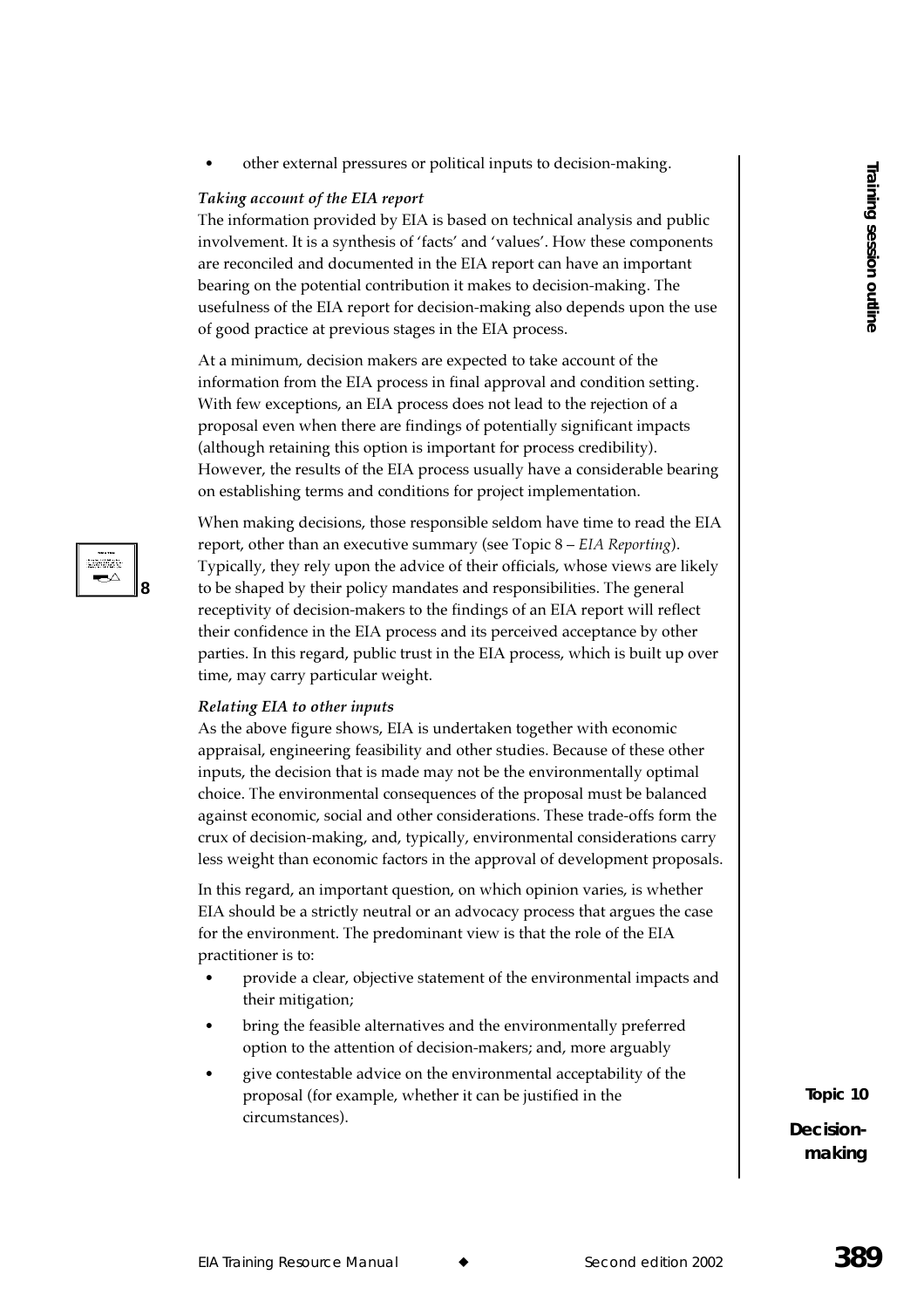### Other inputs

External inputs to the final decision on a proposal often occur through a wider representation of views and interests. These pressures vary from country to country and project to project. Many large-scale proposals are controversial and encompass a broad range of issues on which opinion can be sharply divided. They can become symbols of needed development or of environmental destruction or social injustice.

The so-called 'big dams' debate exemplifies this aspect of decision-making. The largest and most controversial schemes, represented by the Three Gorges (China) and Sardar Sarovar (India) schemes, have provoked international debate over the advisability of building them and the adequacy of the EIA process that was applied. A summary of the issues associated with the Sardar Sarovar scheme is given in Box 1 and can be reviewed to see if there are for points of comparison with projects undertaken locally. Further information can be found in the report of the World Commission on Dams (see http://www.dams.org).

### Box 1: Sardar Sarovar scheme, India

Sardar Sarovar is an irrigation scheme located in a drought prone region. It involves the construction of a high dam on the Narmada River, a reservoir of 37,000 hectares in three states and an irrigation network 75,000 km in length and occupying a further 80,000 hectares of land. A population of one-quarter million will be relocated, many of them tribal people. Thousands more, living downstream below the dam, also will be adversely affected.

As a result of the scale of these impacts, Sardar Sarovar came to symbolise the pros and cons of large-scale development both in India and internationally. Some see it as a project that will bring major economic benefits to millions; others regard it as environmentally and socially destructive. The relocation of tribal people, who had no formal title to land, also raised broader issues of human rights. Finally, the project, now in its final stages, was heavily criticised because the EIA and SIA processes were considered deficient in taking the full range of impacts into account.

In 1992, the scheme was the subject of an independent World Bank review, which was triggered by its loan agreement with the governments involved. The review concluded the scheme was beset by profound difficulties, which included inadequate data, failure to consult with the people affected and the lack of appropriate EIA and mitigation.

Source: Berger, 1994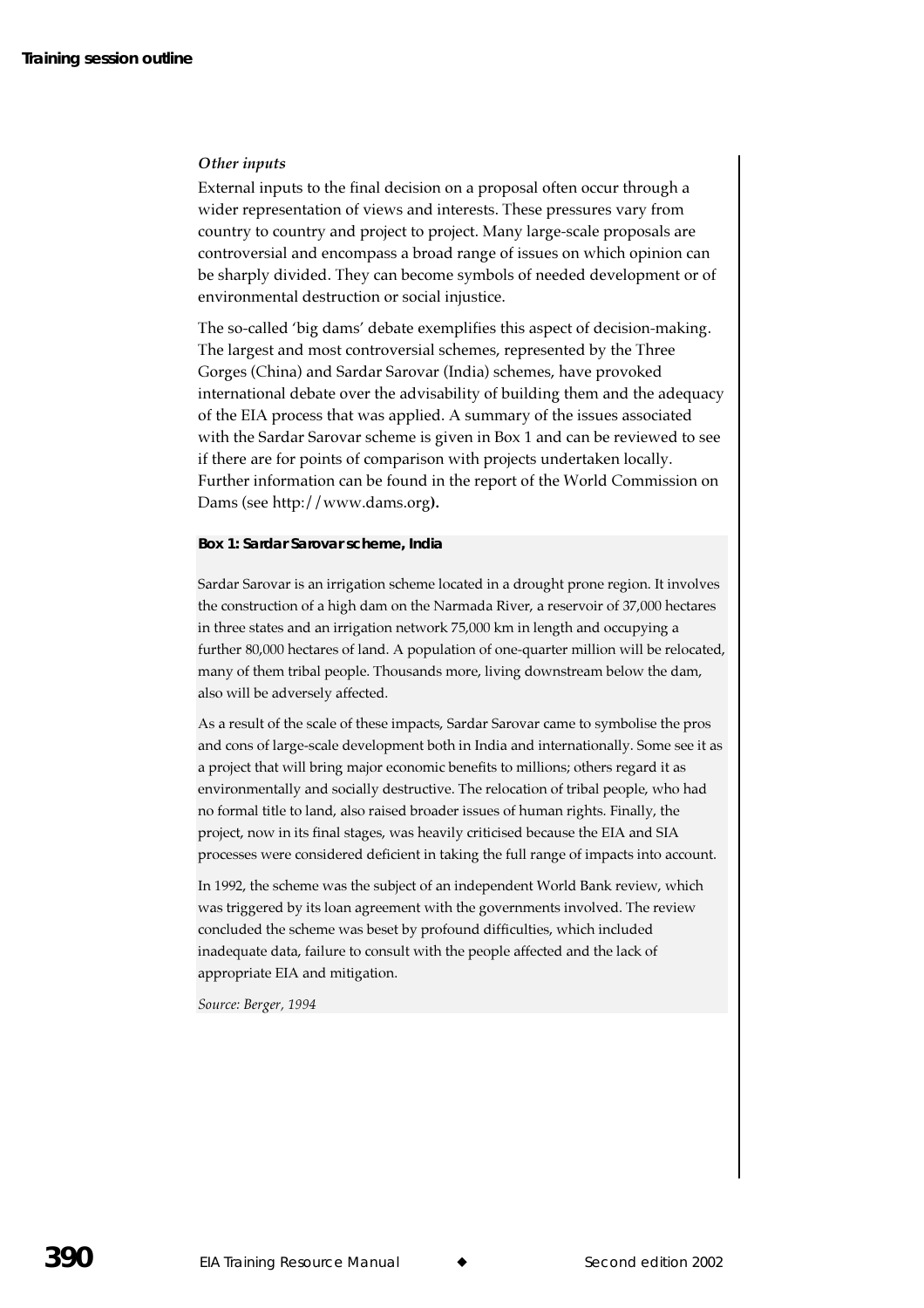**Outline the types of information in an EIA report that could be required by a decision-maker in order to make a final decision. Use a local case study or EIA report to demonstrate how the types of information listed in the table could be best presented.** 

A summary of *Information considered important for decision-makers* is given in Box 2 and is available as a handout. It lists the key aspects of EIA reports which decision-makers need to take into account when making final approvals and setting conditions for project implementation. This listing is generic and should be reviewed to establish the aspects that are important locally.

### **Box 2: Information considered important for decision-makers**



### Background

• project background and the most important environmental issues involved

### **Policy context**

- basic development issue or problem being addressed (e.g. flooding, water shortage, etc)
- the relationship to environmental policies and plans

#### Alternatives

• alternatives to the proposal (including the best practicable environmental option (BPEO) or equivalent designation)

#### **Public involvement**

- key public views
- concerns of affected communities
- areas of agreement and disagreement

#### Impact analysis

- costs and benefits
- distribution of gains and losses

#### Mitigation and monitoring

• adequacy of proposal measures

#### Conclusion and recommendations

- main economic benefits, significant environmental effects and proposed mitigation measures
- the extent to which the proposal conforms to the principles of sustainable  $\bullet$ development
- design and operational changes to improve the environmental acceptability of the project.

Adapted from OECD/DAC (1994)

**The CONSTANDING SECTION**<br>
Training<br>
Session<br>
making<br>
Training<br>
Training **Topic 10 Decision**making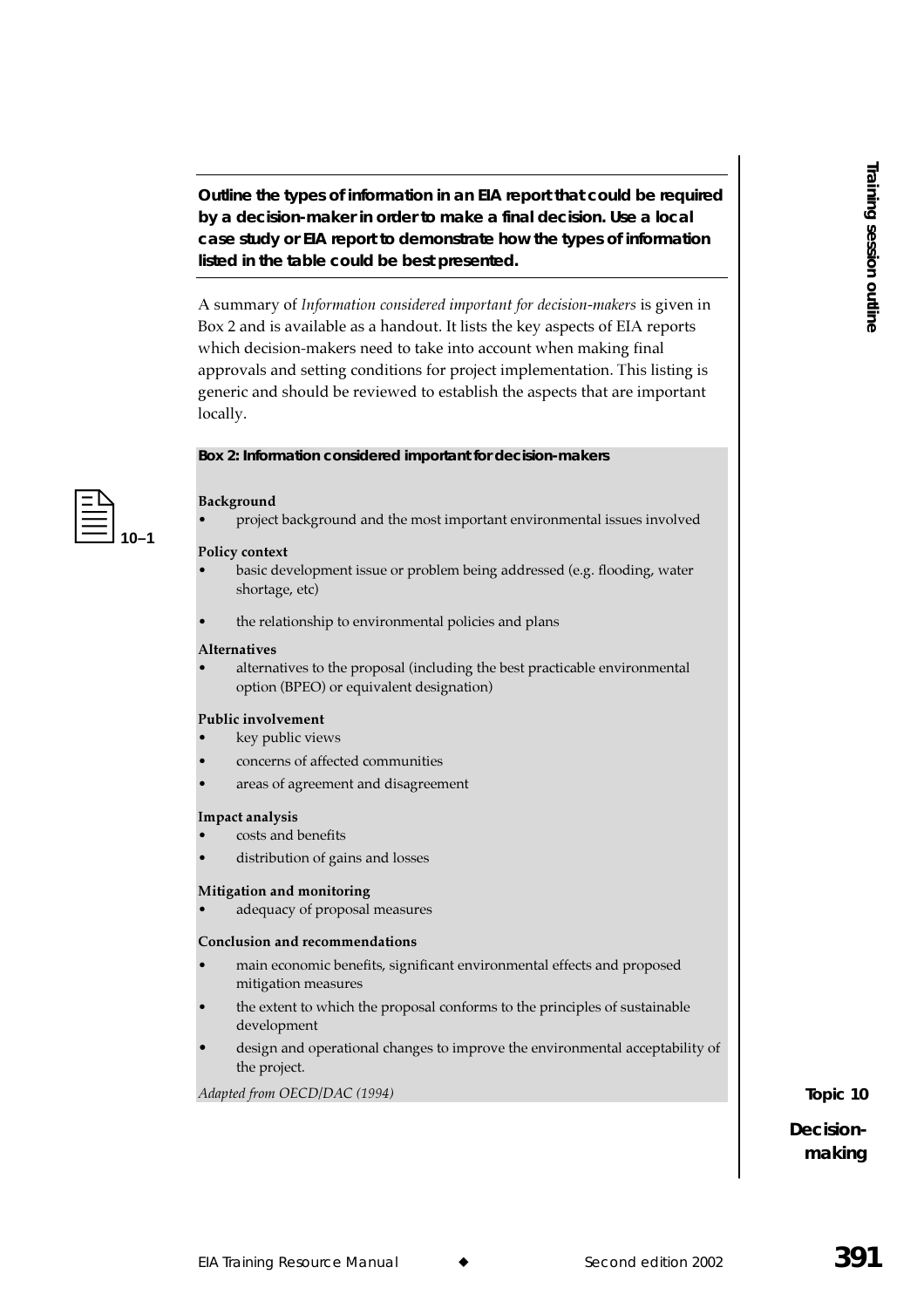**9**

⊷

**Discuss whether or not the decision-maker is required to consider the findings of the EIA report under local arrangements and summarize the requirements in other systems. Outline the range of possible outcomes arising from decision-making.** 

The responsibility of decision-makers to consider the findings and recommendations of an EIA report varies from one jurisdiction to another. Normally, there are limited qualifications placed on the discretion of the decision-maker to approve or reject a proposal. Depending on the arrangements in place, the decision-maker may have to:

- meet no further requirements;
- take account of information in the EIA report;
- provide written reasons for the decision; or
- act in accordance with recommendations of an EIA review body, unless these are explicitly overturned.

There can be a number of different outcomes from decision-making:

- the proposal can be approved;
- the proposal can be approved with conditions;
- the proposal can be placed on hold pending further investigation;
- the proposal can be returned for revision and resubmission; and
- $\bullet$  the proposal can be rejected outright.

**Discuss the checks and balances that can be built into the system to ensure accountability and transparency in the process. Briefly outline some of the different ways in which the decision, and the reasons for the decision, can be made available to the public. Consider how these might work with reference to the local system of decisionmaking.** 

A number of checks and balances are built into EIA processes to help ensure accountability and transparency. The procedural controls are important for quality assurance of the information contained in an EIA report. Unless these are in place, the decision-maker may not be in a position to make an informed choice. In addition, leading EIA systems have established conventions and rules for decision-making, which provide a further check on accountability (see Box 3).

The requirement for written reasons for the decision is particularly important. For instance, the US Record of Decision must contain:  $\,$ 

- a statement explaining the decision;
- an explanation of alternatives considered and which of these are environmentally preferable;

<u>taman</u> ⊷ **10**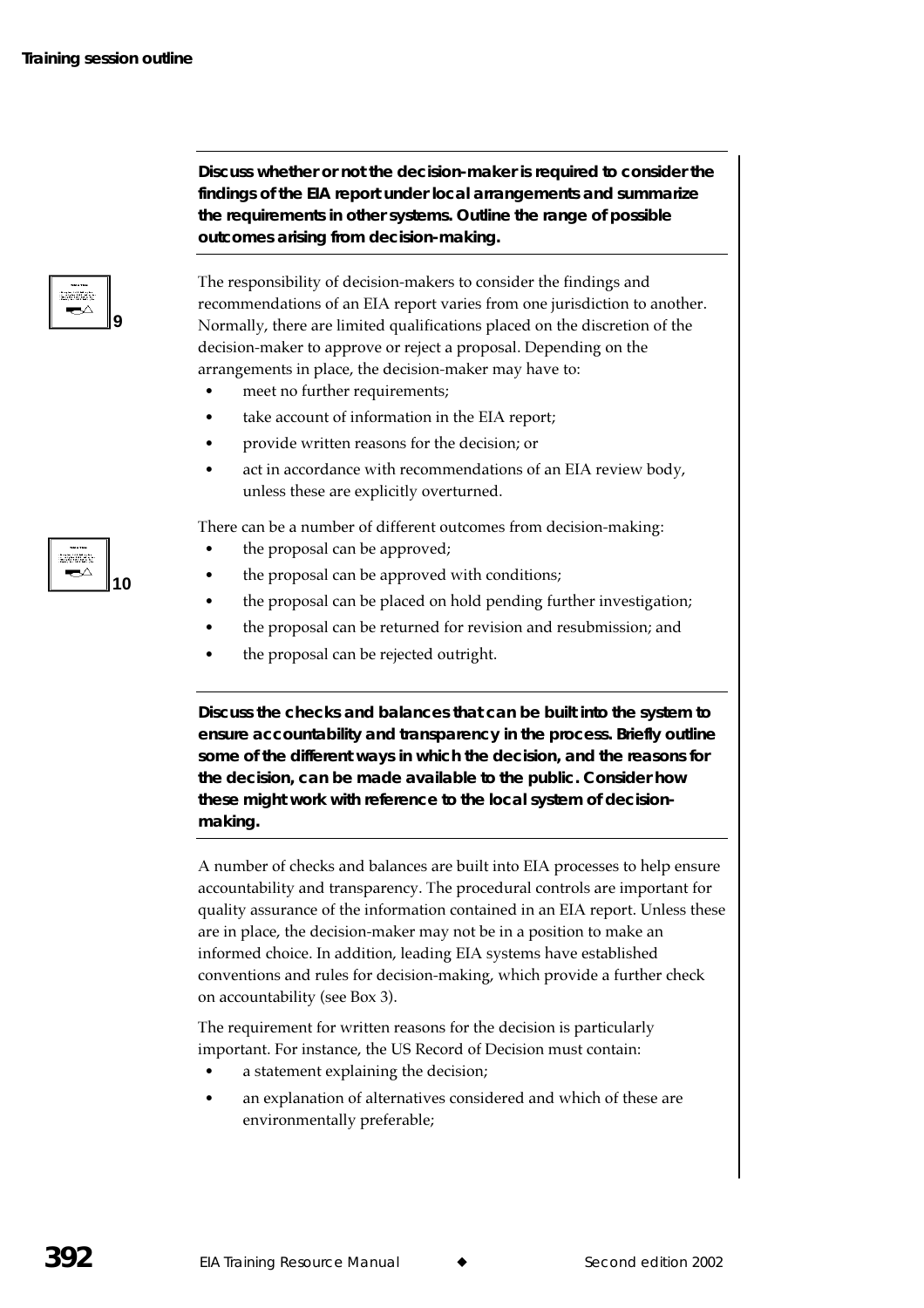- the social, economic and environmental factors considered by the agency in making its decision;
- an explanation of the mitigation measures adopted and, if practicable, the mitigation methods that were not adopted, with an explanation of why not; and
- a summary of the monitoring and enforcement programme which must be adopted to ensure that any mitigation measures are implemented (R*egulations, Section 1505.2*).

### **Box 3: Checks and balances on decision making**

Some or all of the following rules and conventions for decision-making have been adopted by leading EIA systems:

- no decision will be taken until the EIA report has been received and considered
- the findings of the EIA report and review are a major determinant of approval and condition setting
- public comment on the EIA report is taken into account in decision-making
- approvals can be refused or withheld, conditions imposed, or modifications demanded at the final decision stage
- the decision is made by a body other than the proponent
- reasons for the decision and the conditions attached to it are published, and
- there is a public right of appeal against the decision (where procedures have not been followed or they have been applied unfairly)

Adapted from Wood (1995)

**Briefly discuss the importance of condition setting as part of final approval. Emphasise the means for ensuring the conditions set are implemented, and relate these to the level of confidence associated with key findings of EIA.** 

Normally, all proposals that are subject to EIA will have conditions attached to their implementation as part of the final approval. The conditions that are set may follow the mitigation and impact management measures proposed in the EIA report or vary them, for example by establishing more stringent requirements. In either case, condition setting is based on impact predictions, which have varying levels of reliability. As far as possible, the level of confidence or range of uncertainty that is attached to the information should be specified so decision-makers understand the limitations on condition setting.

**Topic 10**

**Decision**making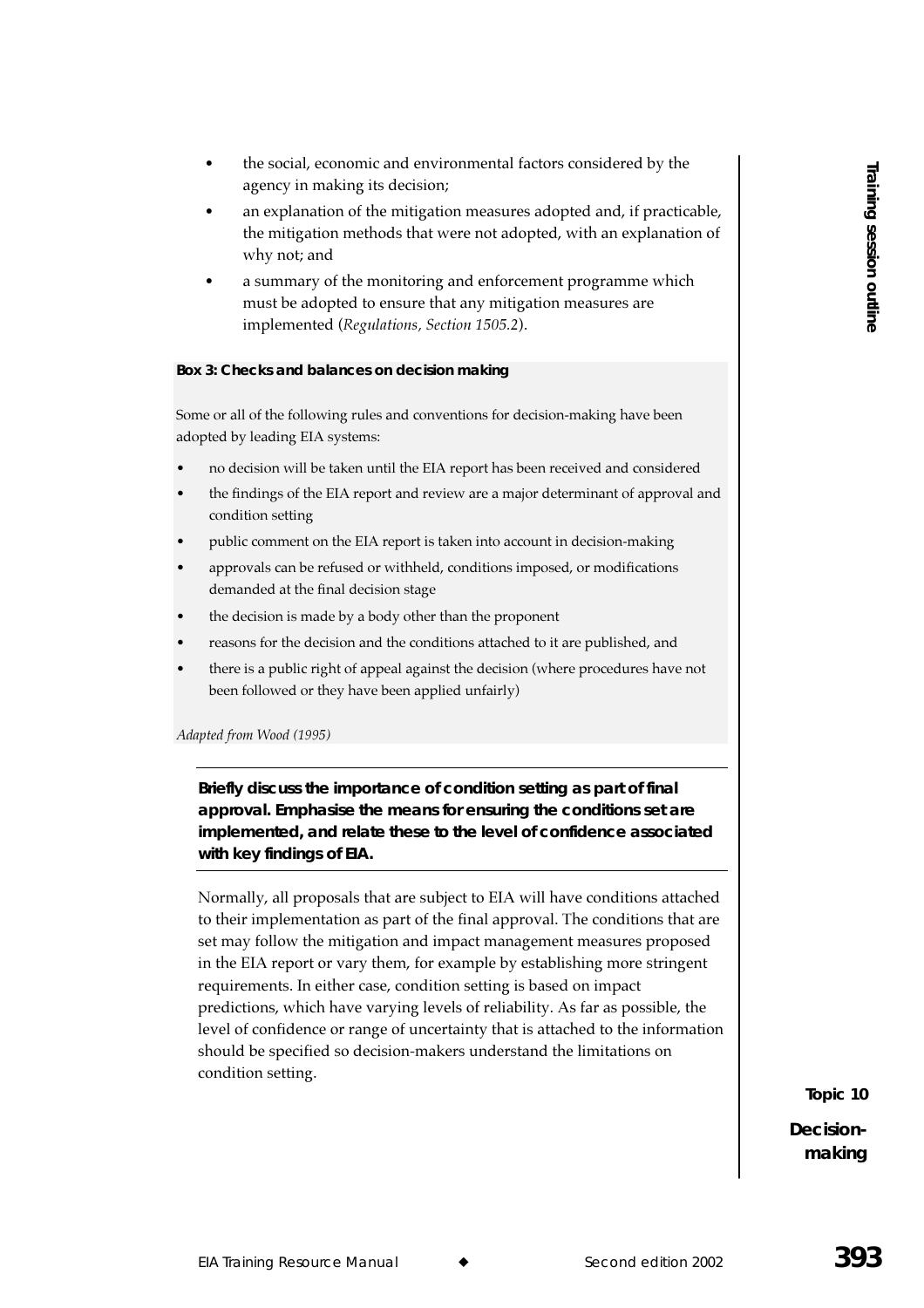Other topics in the manual consider the means for implementation of the approved conditions (see Topic 7 – Mitigation and impact assessment and Topic 11 – Implementation and follow up). These include:

- establishing performance standards for meeting the conditions, preferably as part of a legally binding contract with the proponent;
- requiring the proponent to prepare (or revise) an environmental management plan (EMP) to incorporate these standards and translate the approved conditions into a schedule of actions;
- incorporating environmental management systems (EMS) to ISO 14000 standards into the EMP; and
- enforcing compliance with the conditions of approval and performance standards, with penalties for unwarranted breaches.

**Finally, emphasise that to achieve good environmental outcomes the conditions that are set as part of approvals must be implemented and, if necessary, altered to take account of unanticipated impacts or ineffective mitigation. These aspects are discussed in the next Topic –**  *Implementation and follow up.*

**Include a training activity to reinforce the topic (if desired). Conclude by summarizing the presentation, emphasising the key aspects of the topic that apply locally.**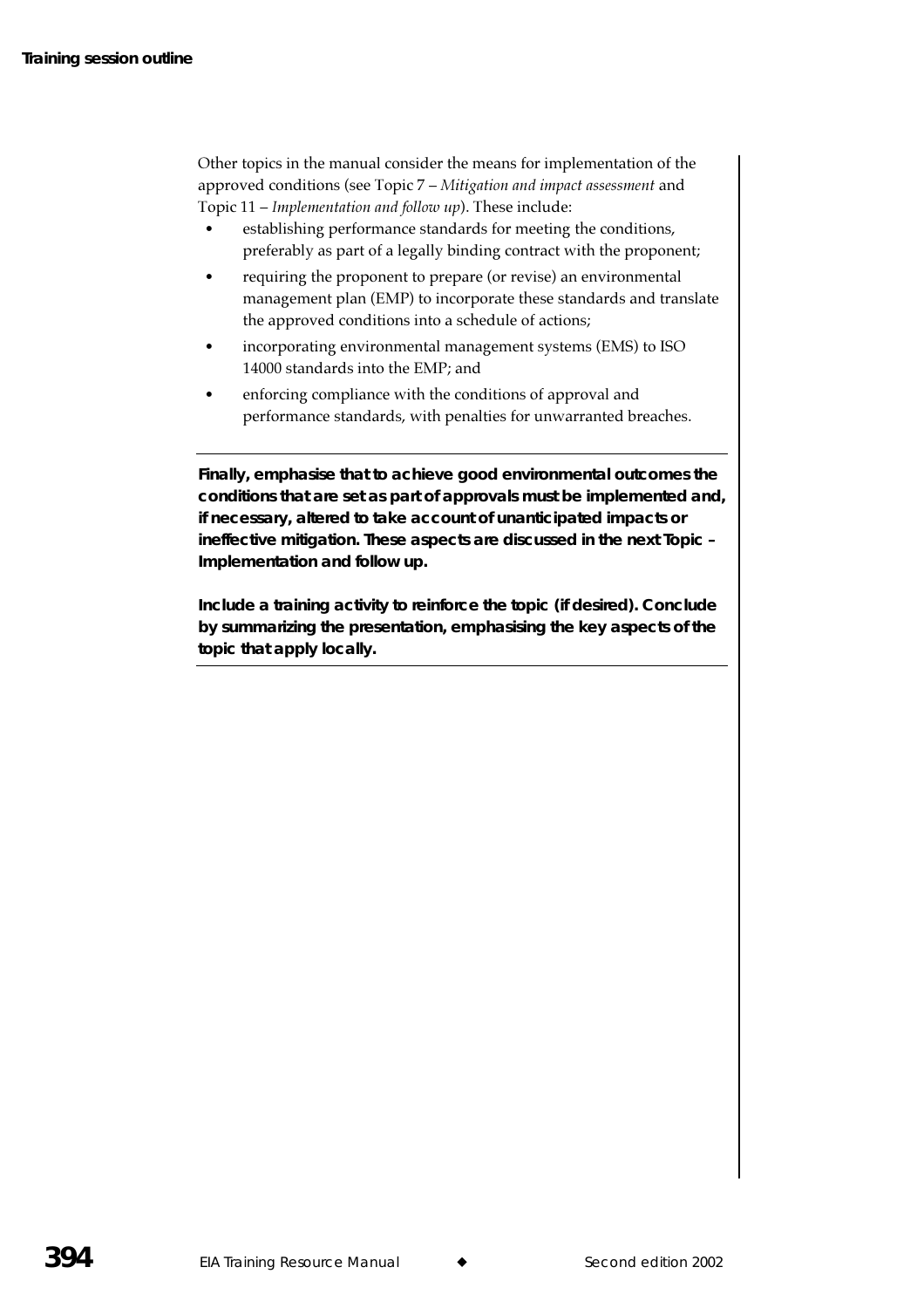# **Reference list**

The following references have been quoted directly, adapted or used as a primary source for major parts of this topic.

Glasson J (1999) Environmental Impact Assessment - Impact on Decisions in Petts J (ed) Handbook of Environmental Impact Assessment. Volume 1 (pp121-144). Blackwell Science Ltd, Oxford, UK.

OECD/DAC (1994) Towards Coherence in Environmental Assessment: Results of the Project on Coherence of Environmental Assessment for International Bilateral Aid. 3 Volumes. Canadian International Development Agency, Ottawa.

Sadler B (1997) EIA Process Strengthening - perspectives and priorities. In Report of the EIA Process Strengthening Workshop (pp. 1-29). Environment Protection Agency, Canberra.

Wood C M (1995) Environmental Impact Assessment: A Comparative Review, Longman Higher Education, Harlow, UK.

# **Further reading**

Sadler B (1996) Environmental Assessment in a Changing World. Final Report of the International Study of the Effectiveness of Environmental Assessment. Canadian Environmental Assessment Agency and International Association for Impact Assessment, Ottawa.

Scott Wilson Ltd (1996) EIA: Issues, Trends and Practice. The Environment and Economics Unit UNEP, Nairobi.

Topic 10

Decisionmaking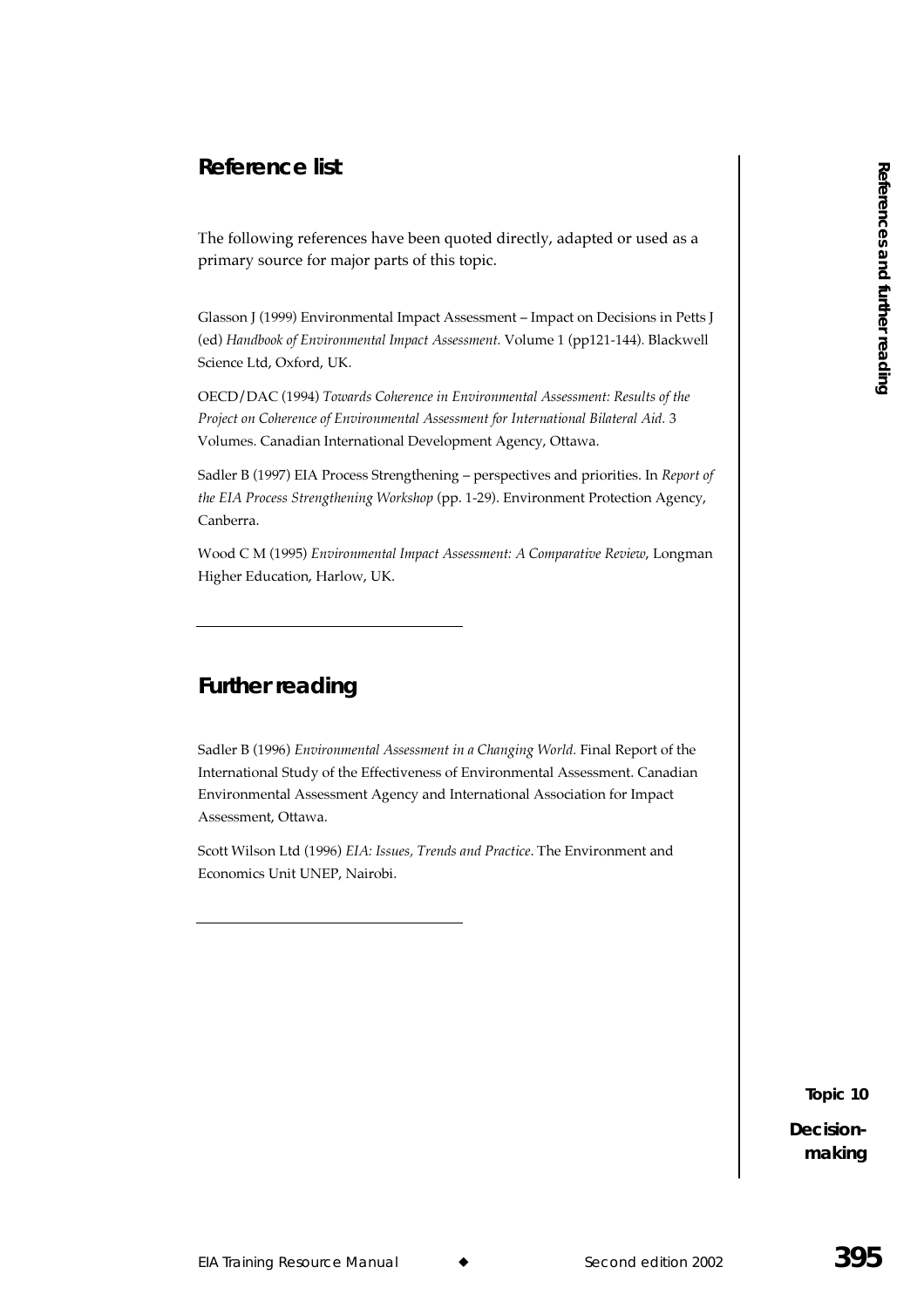# **Training activities**

Training activities may be more instructive if they are framed around a local proposal. Consider inviting prospective course participants to make a presentation if they have expertise in this area of EIA.

# **Discussion themes**

- 10-1 Should the final approval of a proposal be a political decision? Discuss the arguments for and against this position, and relate them to the EIA system that is applicable locally.  $\,$
- 10-2 How can interim decisions facilitate informed approval and condition setting?
- 10-3 What importance should be attached to the findings of an EIA report compared to other inputs, in general, and economic considerations, in particular? How could the process of making trade-offs be improved?
- 10-4 What types of information are necessary for decision-makers to understand the environmental consequences of a proposal? How should EIA practitioners best present this information?
- $10$ -5  $\;$  What means will be appropriate to ensure the conditions attached to  $\;$ approval are implemented? How should the overseeing agency address a serious breach of conditions?

# **Speaker themes**

10-1 Invite a decision-maker who has experience in approving proposals that have been subject to EIA to discuss the decision-making process. How have decisions been made? What types of information have proven useful/not useful? What problems have been encountered in making trade-offs and how were these resolved?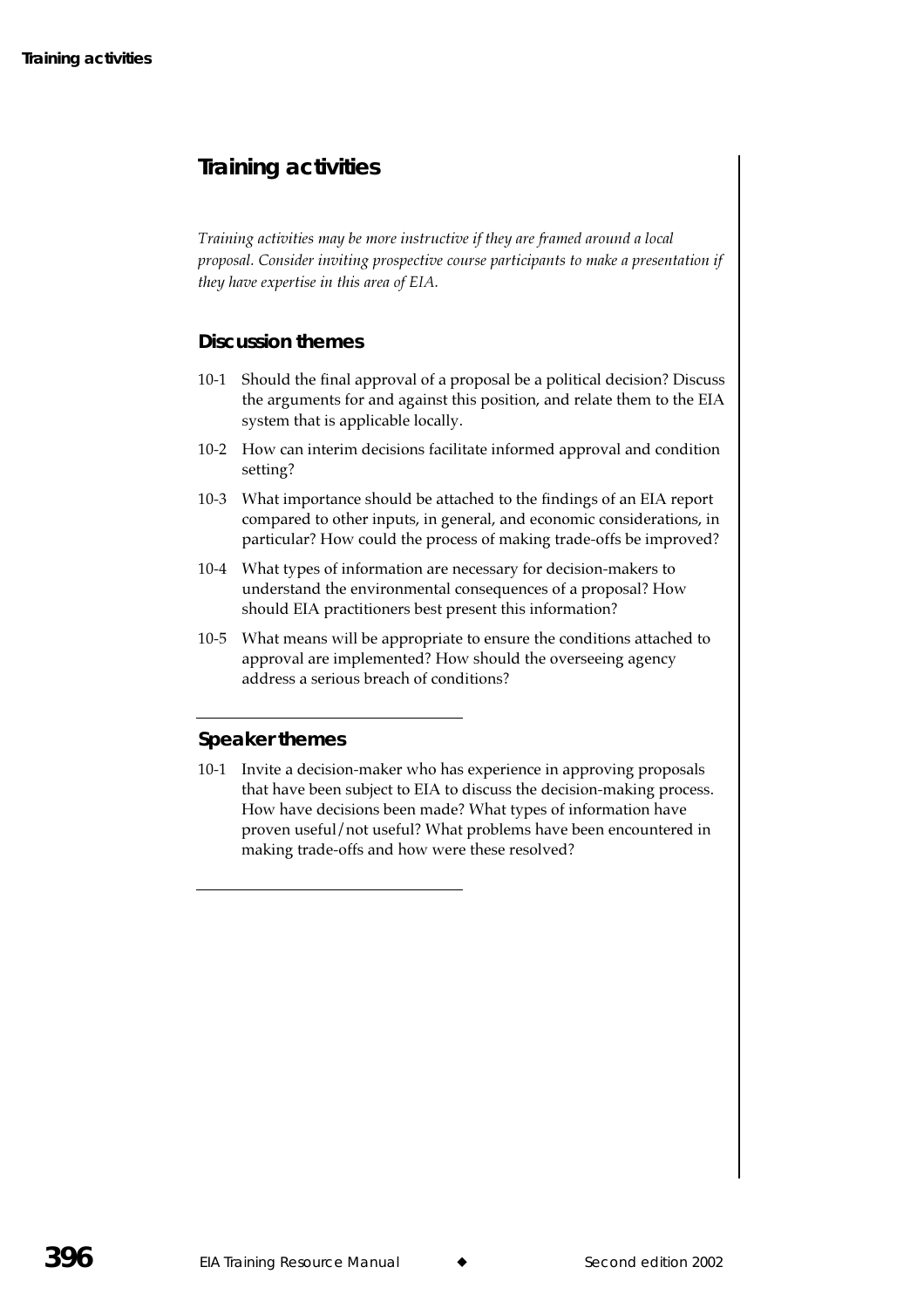# **Group Activity 10–1: Decision-making**

| Title:                         |  | <b>Making decisions</b>                                                                                                                                                                                                                                        |  |  |
|--------------------------------|--|----------------------------------------------------------------------------------------------------------------------------------------------------------------------------------------------------------------------------------------------------------------|--|--|
| Aim:                           |  | To develop an understanding of how the decision-making<br>process operates and the issues that are important.                                                                                                                                                  |  |  |
| Group size:                    |  | Pairs for the first part, then whole group.                                                                                                                                                                                                                    |  |  |
| Duration:                      |  | Half-day                                                                                                                                                                                                                                                       |  |  |
| Resources required:            |  |                                                                                                                                                                                                                                                                |  |  |
| $\Box$                         |  | An EIA report, with an executive summary.                                                                                                                                                                                                                      |  |  |
| $\Box$                         |  | A review of the EIA report and recommendations to the decision-<br>maker.                                                                                                                                                                                      |  |  |
| $\Box$                         |  | Supporting materials including a summary of public comments on<br>the EIA report, identifying areas of agreement and disagreement.                                                                                                                             |  |  |
| $\Box$                         |  | Case notes on the background to the proposal, other types of<br>studies undertaken, controversial issues and external pressures, etc.                                                                                                                          |  |  |
| Description of activity:       |  |                                                                                                                                                                                                                                                                |  |  |
| Taking the resource materials: |  |                                                                                                                                                                                                                                                                |  |  |
| □                              |  | Each pair is to review the information and develop a systematic<br>approach to make a decision on the proposal; and on this basis,<br>approve or reject the proposal, set any necessary conditions and<br>provide a one-page written reasons for the decision. |  |  |
| ❏                              |  | Ask the whole group to represent a party (or parties) dissatisfied with<br>the decision that has been made. Each pair is to justify their reasons<br>for the decision under questioning from this audience (allow<br>approximately ten minutes per pair).      |  |  |
|                                |  |                                                                                                                                                                                                                                                                |  |  |

**Topic 10**

**Decisionmaking**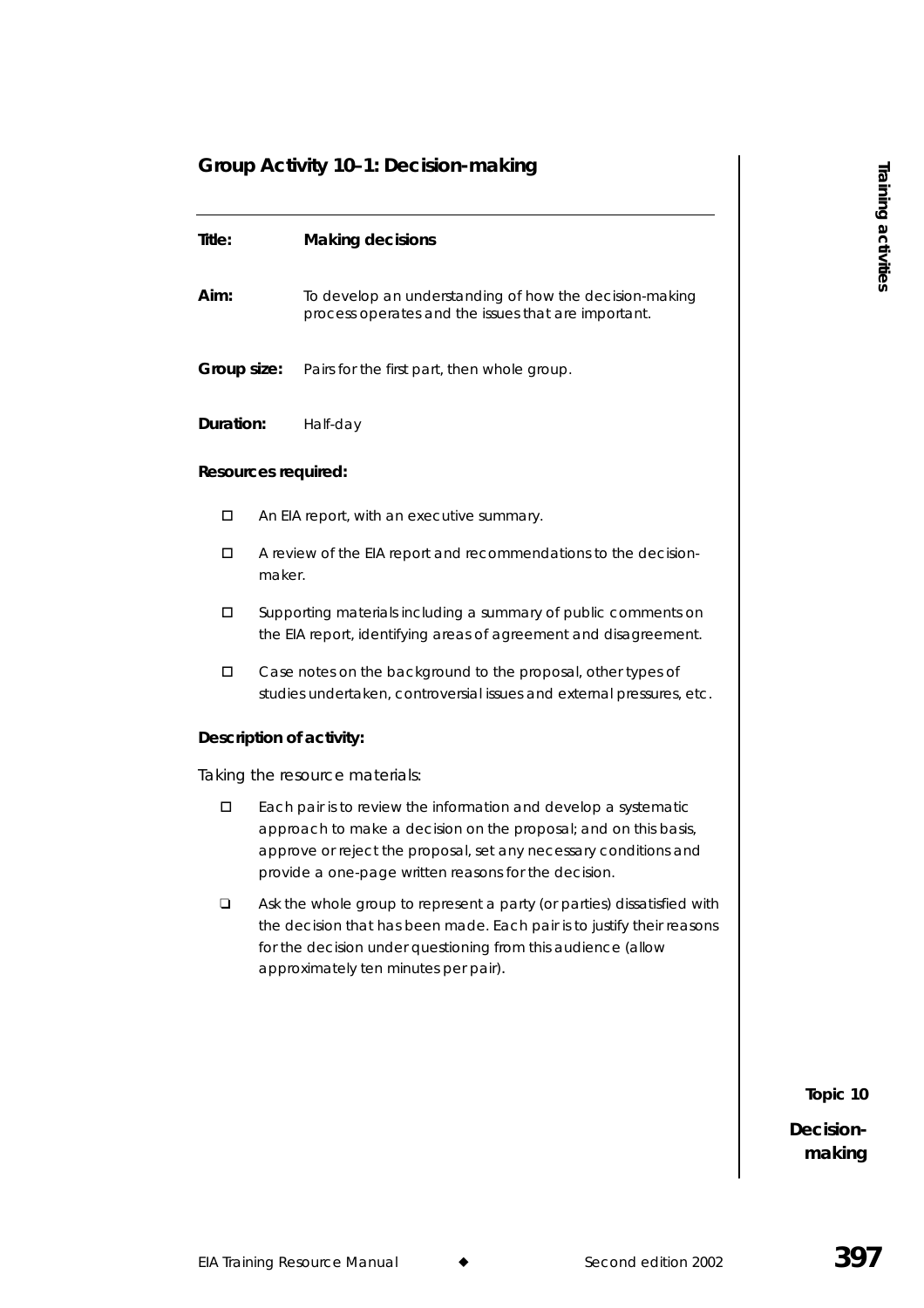

### Steate  $\Rightarrow$ **3**

English ▰◁

mara ▰△ **4**

**5**

### Flowchart

### EIA is a process to:

- gather information necessary for decision-making
- inform approval and condition setting
- help determine if a proposal is acceptable

### Decision-making is a process of:

- political choice between alternative directions
- weighing the benefits and costs
- negotiation, bargaining and trade-offs
- balancing economic, social and environmental factors

## Decision-makers need to understand:

- EIA aims and concepts
- EIA legislation, procedure and guidelines
- the effectiveness of EIA practice
- the limitations on EIA information
- how EIA process and practice measure up internationally
- issues of public consultation and third party challenges

### Decision-makers should be encouraged to:

- implement sustainability mandates and commitments
- broaden their perspectives on the environment
- critically review information and advice
- better communicate information and decisions
- apply the precautionary principle
- improve the process of making trade-offs
- adopt more open and participatory approaches
- use strategic tools including SEA and environmental accounting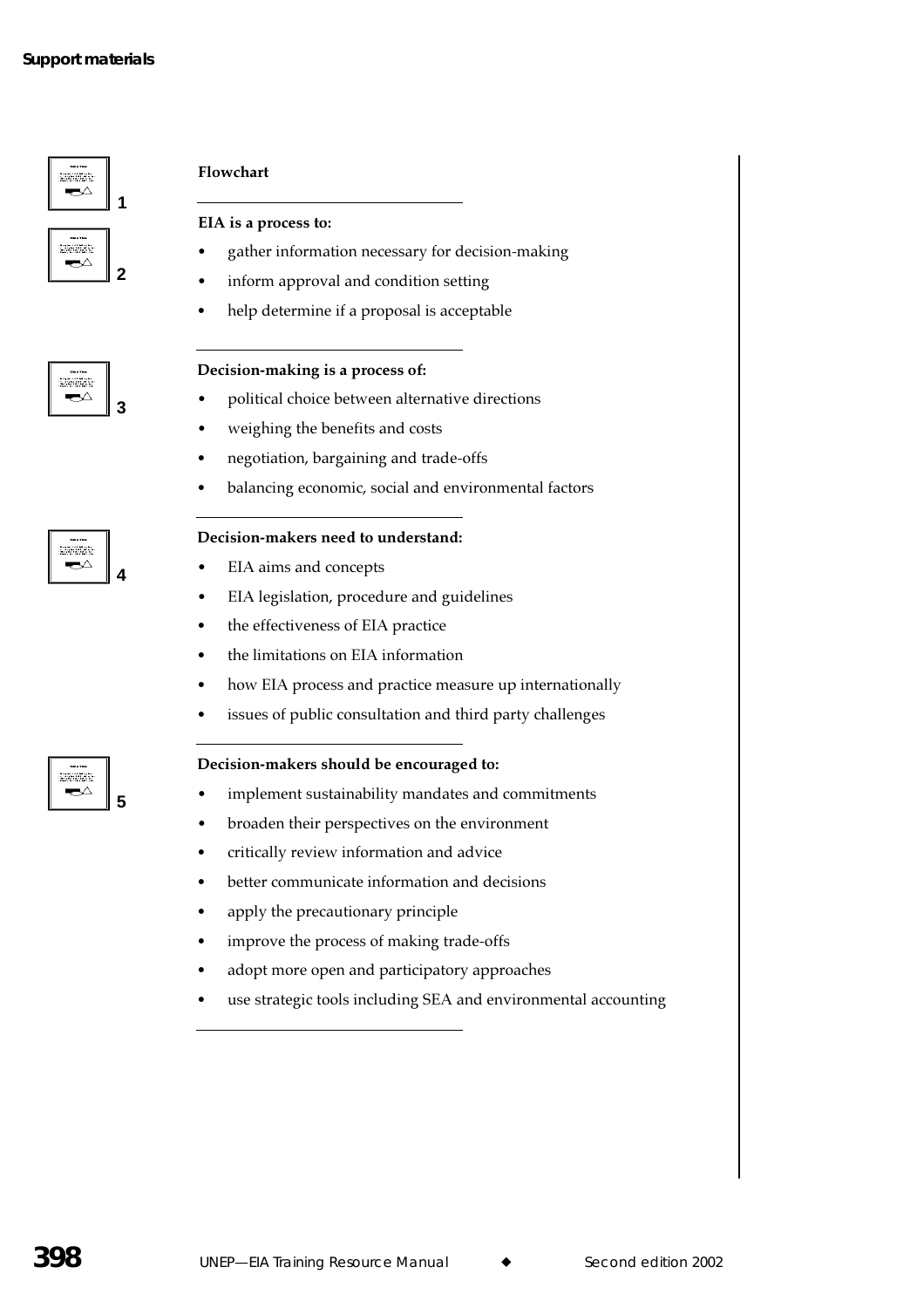

**Topic 10**

**Decisionmaking**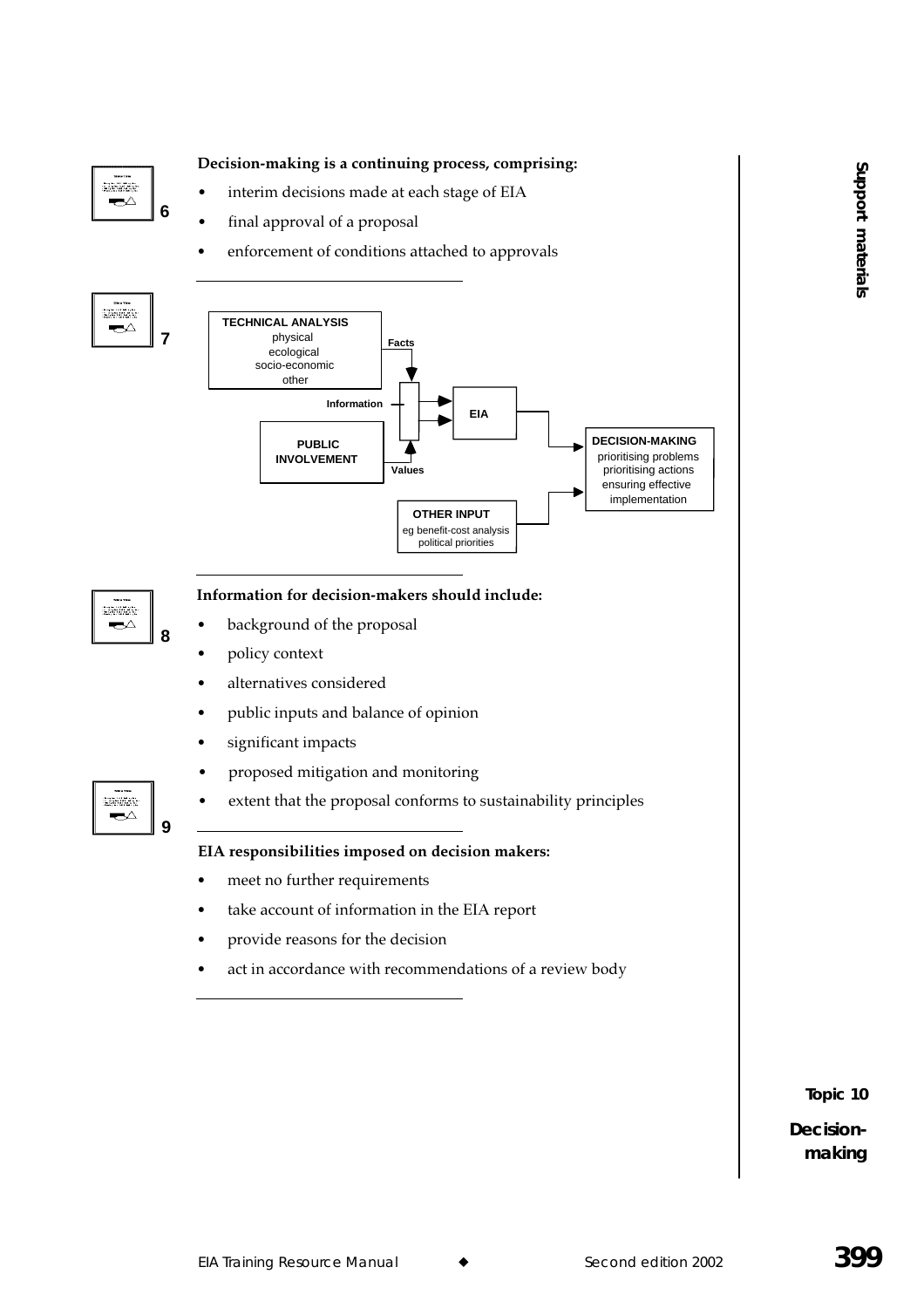| <b>SIMMY1M</b><br><b>Mar 2.4 E Mill 19 Mar</b><br><b>SACTOS</b> |  |
|-----------------------------------------------------------------|--|
|                                                                 |  |

# Outcomes from EIA decision-making:

- $\bullet$ proposal approved
- proposal approved with conditions
- proposal on hold pending further study
- proposal returned for revision and resubmission
- proposal rejected

## Checks and balances on decision-making:

- no decision taken until EIA report considered
- findings help determine approval and condition setting
- public comment taken into account
- approvals can be refused or withheld  $\bullet$
- conditions can be imposed/modifications demanded
- written reasons for the decision
- right of appeal against the decision

### Means of implementing the decision include:

- establishing performance conditions
- incorporating them into legal contracts
- requiring preparation of environmental management plans
- incorporating ISO 14001 standards
- overseeing and monitoring compliance with conditions

itacatae ન∆  $11$ 

titulat  $\rightarrow$  $12$